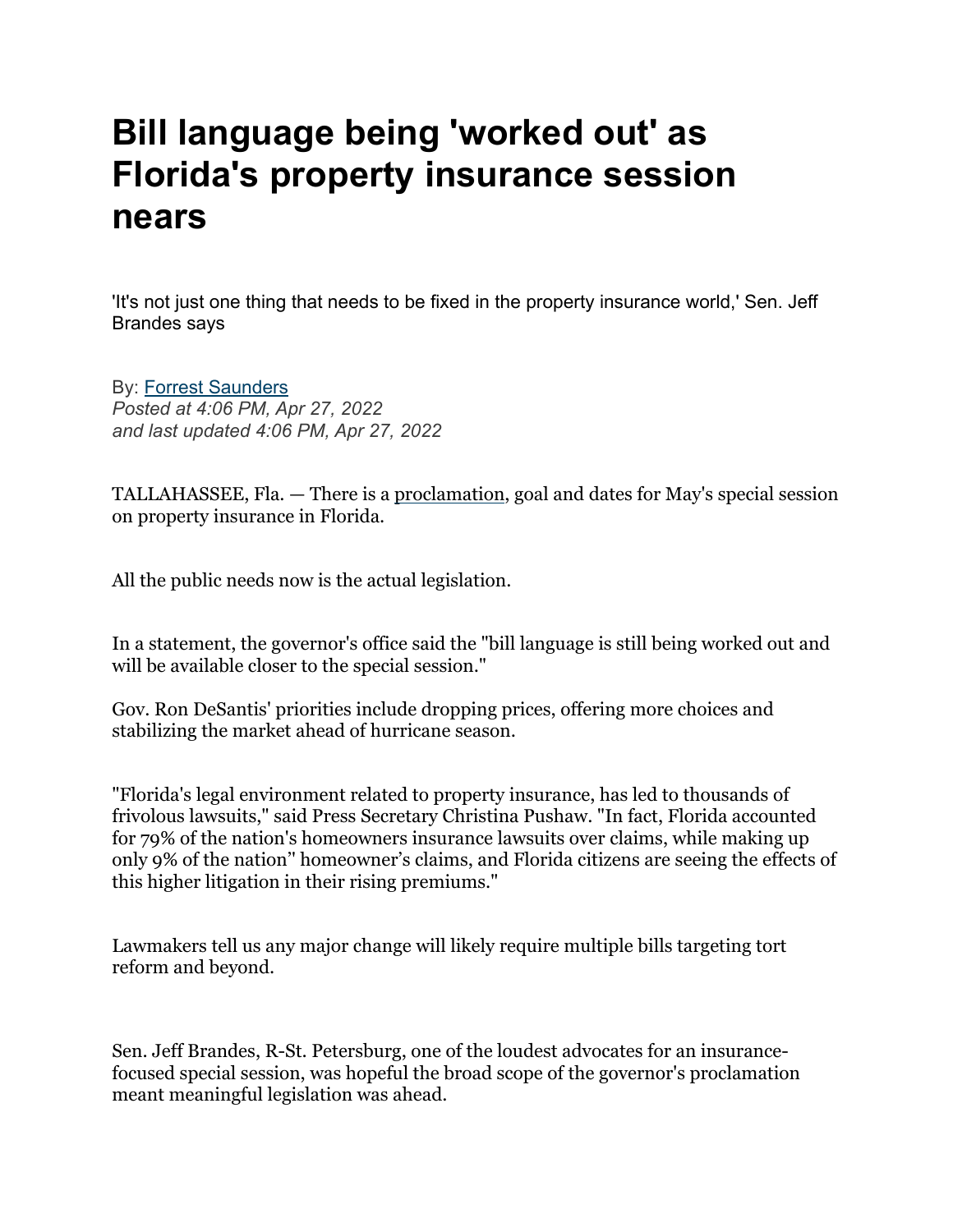"I thought the call was incredibly strong because it allows us to open up a variety of different issues," Brandes said. "It's not just one thing that needs to be fixed in the property insurance world."

Insurance reform didn't get beyond the Senate earlier this year.

A [bill](https://f.xdref.com/?id=23SEXj1J009599&from=betsy@johnstonstewart.com&to=richie@airqualityassessors.com&url=https://www.myfloridahouse.gov/Sections/Bills/billsdetail.aspx?BillId=76198&) curbing unethical roofing claims and revamping Citizens Property Insurance died in the House. Leaders there wanted more time for previous changes to have an impact.

House Speaker Chris Sprowls, R-Clearwater, stuck to that message in a Tuesday statement.

"The Legislature made great strides on meaningful property insurance reforms in 2021, and we are already seeing the positive impacts of that work," Sprowls said. "We look forward to working with our partners to evaluate whether there is more we can do to address the availability and affordability of property insurance. The Florida House will remain primarily focused on addressing the needs of the policyholders of Florida."

Rep. Tom Fabricio, R-Hialeah, said at a bare minimum, lawmakers will need to increase Florida's catastrophe fund. The move, he believed, could prevent further insurance failures just before they're needed most.

"Are we going to be able to resolve the whole problem?" Fabricio asked. "I'm confident to say, no, I don't think that the entire problem of homeowners insurance in Florida will be resolved this session. It's a highly complex, very large problem."

While the GOP majority hammers out the plan, the state's minority party remains leery. Democrats continue to urge their colleagues to act with purpose.